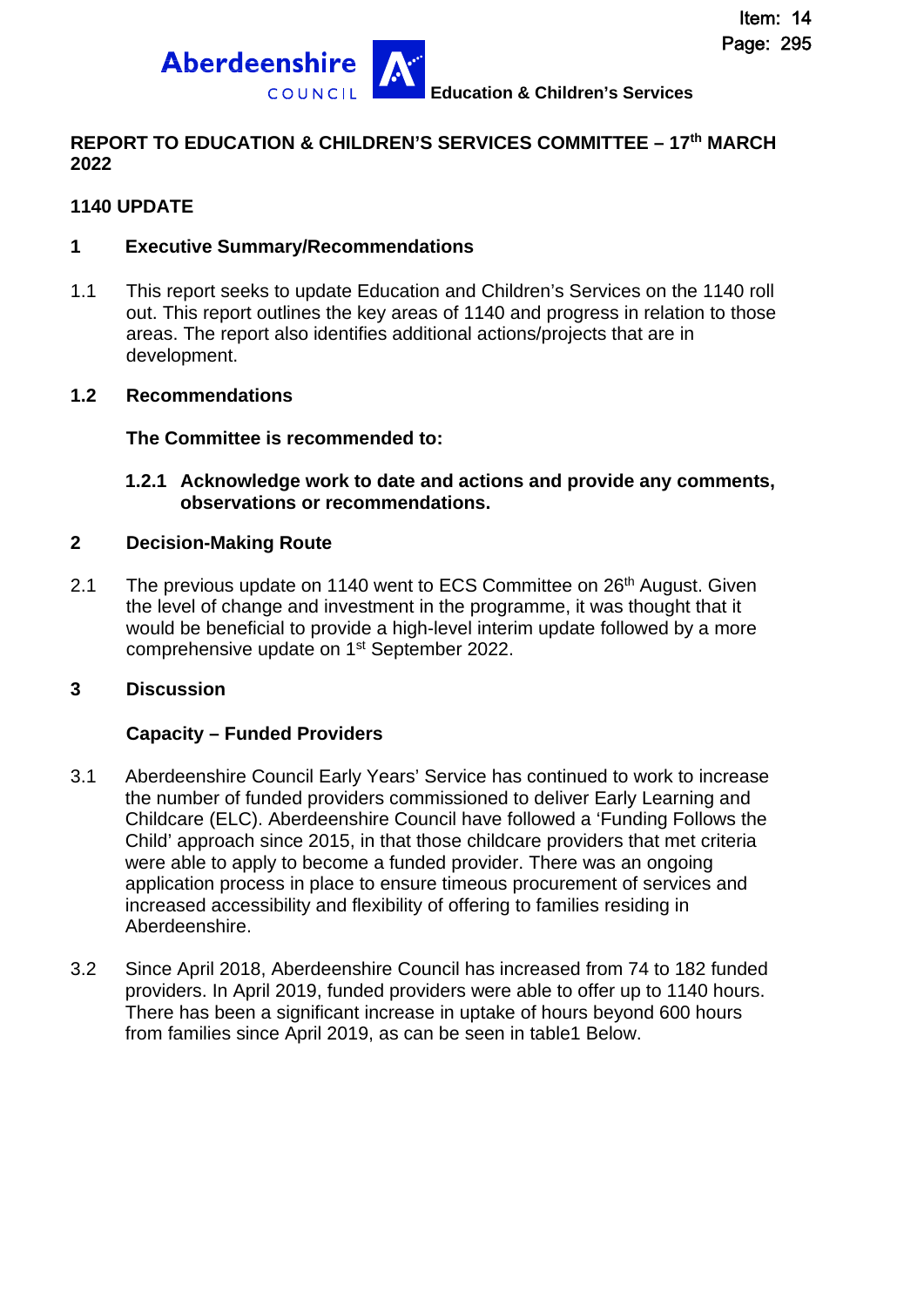Table 1: Overview of change in funded providers and ELC offering through comparison of the last four academic years  $(21/22)$  is representative up to 31<sup>st</sup> March 2022).

|                                                           | 2018/19 | 2019/20 | 2020/21   | 2021/22*  |
|-----------------------------------------------------------|---------|---------|-----------|-----------|
| <b>Number of Providers</b>                                | 74      | 132     | 180       | 182       |
| Number of Children accessing ELC with<br><b>Providers</b> | 2,006   | 2,348   | 2,467     | 2,258     |
| Total number of ELC hours delivered                       | 291,948 | 533,125 | 1,891,808 | 1,293,398 |
| Total number of lunches provided                          | 87      | 23,000  | 166,108   | 123,915   |

\*2021/22 information is up to the end of March 2022. The figure for the full 21/22 academic year will be higher than what is stated, given that the academic year for ELC finishes the day prior to the start of the 22/23 academic year.

## **Capacity – Aberdeenshire Council**

- 3.3 Prior to 1140 commencing, Aberdeenshire Council delivered ELC through 88 term time settings that operated on a 9am to 3pm model. The changes are as follows:
	- 62 settings are open 8am to 6pm.
	- 46 settings are open all year, excluding the two weeks over Christmas and New Year.

These changes have allowed families residing in Aberdeenshire greater choice in terms of flexibility, accessibility and affordability in relation to ELC.

## **Take up**

- 3.4 Prior to the expansion, approximately 3750 children accessed 600 hours funding without self funding wrap around care. This translates to 37% of children accessing more than 600 hours of formal childcare. Also, there was a consultation exercise carried out in 2018 in order to gain feedback on ELC delivery and to understand parents/carers thoughts on the expansion. 49% of parents/carers stated that they wouldn't access the full 1140 entitlement once 1140 was a statutory entitlement. Over 2000 parents/carers completed the consultation exercise and it included parents with children aged 0 to 4. As can be seen from table 2, the take up of 1140 has increased to 78.3%.
- 3.5 The principles underlying 1140 are flexibility, accessibility, affordability and quality. As Aberdeenshire has increased the flexibility and accessibility to such aa degree, which is very beneficial for families, it makes predicting demand quite challenging at times. There are a range of processes and data collection exercises that take place in order to improve planning and with time there will be more trend information available to further support planning.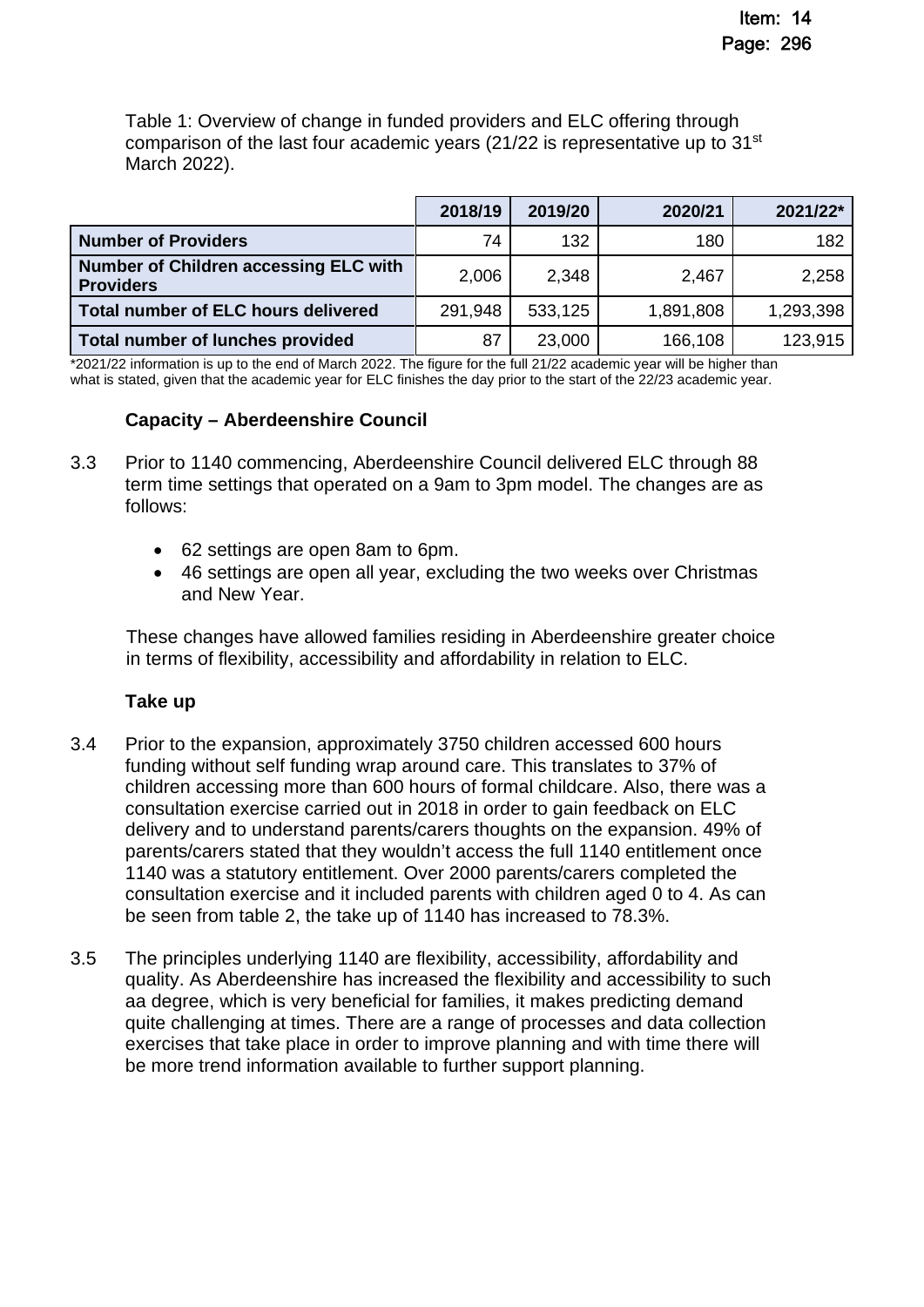| <b>Banded</b><br><b>Uptake</b>    | 2-Year-Olds                           |                               | 3- and 4-Year-<br><b>Olds</b>  |                               | 5-Year-Olds                    |                        | <b>Total</b><br>uptake by<br>banded<br>uptake<br>measure | % of total<br>uptake by<br>banded<br>uptake |
|-----------------------------------|---------------------------------------|-------------------------------|--------------------------------|-------------------------------|--------------------------------|------------------------|----------------------------------------------------------|---------------------------------------------|
|                                   | Local<br><b>Authority</b><br>Settings | <b>PVI</b><br><b>Settings</b> | Local<br>Authority<br>Settings | <b>PVI</b><br><b>Settings</b> | Local<br>Authority<br>Settings | <b>PVI</b><br>Settings |                                                          |                                             |
| 600<br>hours or<br>fewer          | 3.0                                   | 5.0                           | 37.0                           | 193.0                         | 0.0                            |                        | 238.0                                                    | 4.3%                                        |
| >600<br>hours,<br>$900$<br>hours  | 13.0                                  | 20.0                          | 94.0                           | 210.0                         | 51.0                           |                        | 388.0                                                    | 7.0%                                        |
| ≥900<br>hours,<br>< 1140<br>hours | 23.0                                  | 22.0                          | 221.0                          | 227.0                         | 77.0                           |                        | 570.0                                                    | 10.3%                                       |
| 1140<br>hours                     | 46.0                                  | 63.0                          | 2,641.0                        | 1,427.0                       | 125.0                          | 14.0                   | 4,316.0                                                  | 78.3%                                       |

Table 2: Take up of 1140 hours by banded uptake, as of February 2022.

## **ASN Support**

### Funded Providers

- 3.6 The Scottish Government carried out a [financial sustainability health check of](https://www.gov.scot/publications/financial-sustainability-health-check-childcare-sector-scotland/)  [the childcare sector in Scotland. To create the health check, the Scottish](https://www.gov.scot/publications/financial-sustainability-health-check-childcare-sector-scotland/)  Government collated [information](https://www.gov.scot/publications/overview-local-authority-funding-support-early-learning-childcare-providers/pages/2/) from every local authority in Scotland. From the review, it was identified that Aberdeenshire Council is one of three local authorities in Scotland that has an enhanced hourly rate in place, if additional support is agreed for a child in a funded provider setting.
- 3.7 The enhanced rate ranges from £9.30 to £10.31, is applied based on the level of need. To date, there have been over 37 successful applications, which have allowed for approximately £340,000K in support for children with additional support requirements.
- 3.8 The settings will also be supported through guidance and support from the Early Years Principal Teachers and Education Support Officers, as well as targeted/bespoke training and development, where required. Funding for resources has also been supported.

### Aberdeenshire Council

3.9 Aberdeenshire Council has funded approx. £670K for children with ASN that are accessing Council provision. As with the funded providers, the settings have also be supported through guidance and support from the Early Years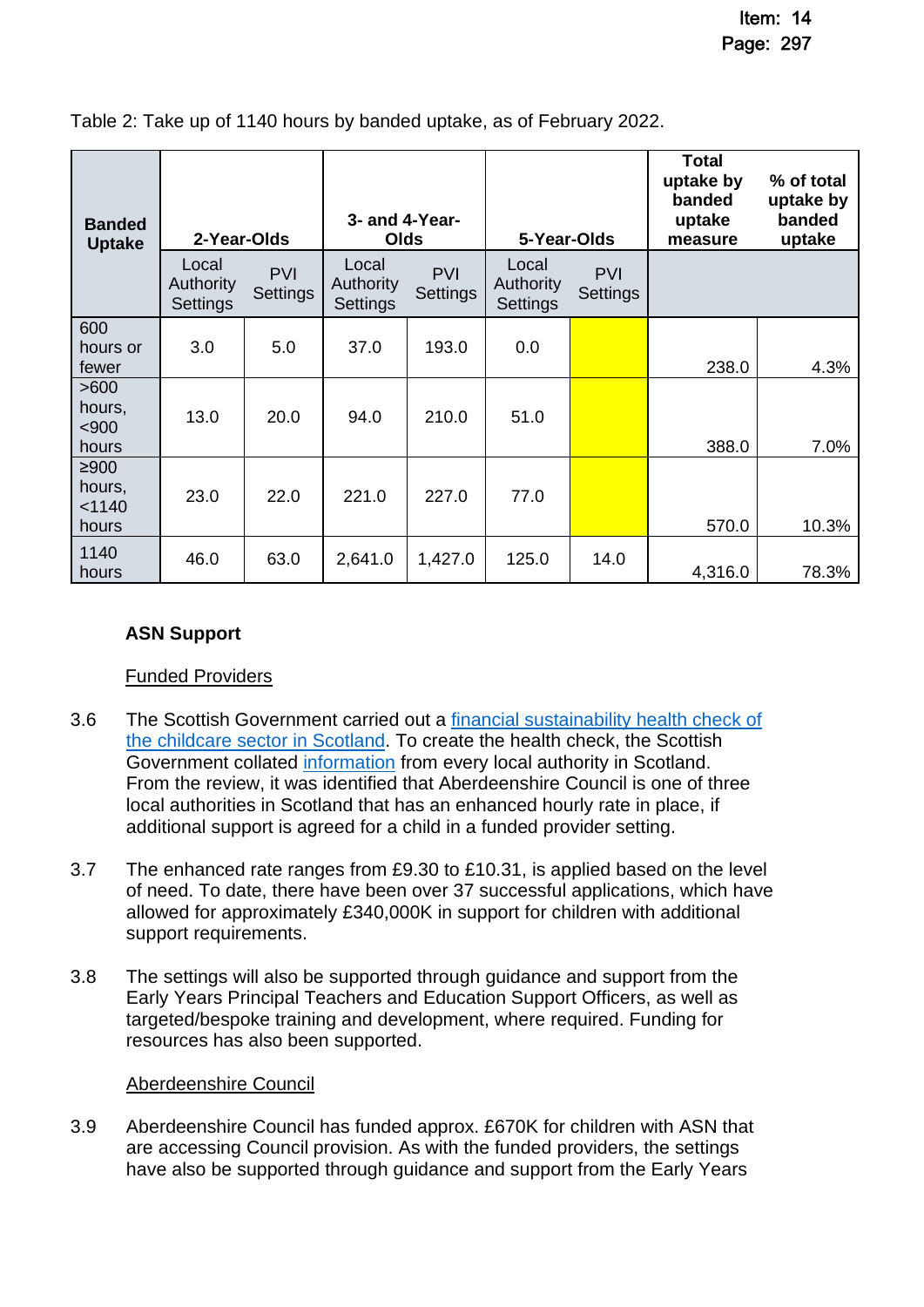Principal Teachers and Education Support Officers, as well as targeted/bespoke training and development, where required. Funding for resources has also been supported.

## **Quality of Provision**

3.10 We know that the earliest years of life are crucial for every child, and the evidence tells us that if our early learning and childcare offer is to help give children the best start in life and contribute to closing the poverty-related attainment gap, it must be of high quality. Quality has been at the heart of the 1140 Expansion and in order to ensure that quality remained an integral principle in driving the expansion, the Scottish Government introduced the [National Standards for early learning and childcare](https://www.gov.scot/policies/early-education-and-care/national-standard-for-early-learning-and-childcare/).

# **National Standards**

- 3.11 To ensure the delivery of a 'provider neutral approach', the National Standard applies to all providers regardless of whether the funded hours are provided by a setting in the public, private or third sector, including provision offered by childminders. The National Standard is aligned to the guiding principles for the expansion to 1140 hours: quality; flexibility; accessibility; and affordability. It is also underpinned by the regulations in the Public Services Reform (Scotland) Act 2010 which applies to all care services across Scotland, including day-care of children and childminding settings.
- 3.12 Nurseries and Playgroups (Voluntary providers) must achieve Care Inspectorate quality evaluations that are good (4) or better on themes that relate to quality of staffing, management and leadership. If this isn't achieved, then there is a period of time which the provider is allowed to improve. It is important to state, that in order for there to be improvement, there must be capacity for such improvement and engagement with services and organisations that can support such improvements. Prior to the current contract being in place and the National Standards, the ELC contract required a level 3 or above (satisfactory).
- 3.13 Aberdeenshire Council is currently working with Care Inspectorate and the Scottish Government to target those settings most at risk of not meeting the National Standards. Other changes that have taken place to improve quality include, the creation of the Early Years Senior Practitioner post and targeted support by the Quality Improvement staff in Early Years i.e. Education Support Officers, Quality Improvement Officer and Principal Teachers.
- 3.14 At February 2021, a total of 27 settings weren't meeting the National Standard, which has since reduced to 20 settings. It is important to note that most of these settings that aren't meeting the standard haven't been inspected in over 2.5 years and over that time, most of them have put in place and embedded a range of improvements.
- 3.15 Meetings have been taking place between Aberdeenshire Council Early Years representatives and the ELC settings, whether they are a funded provider or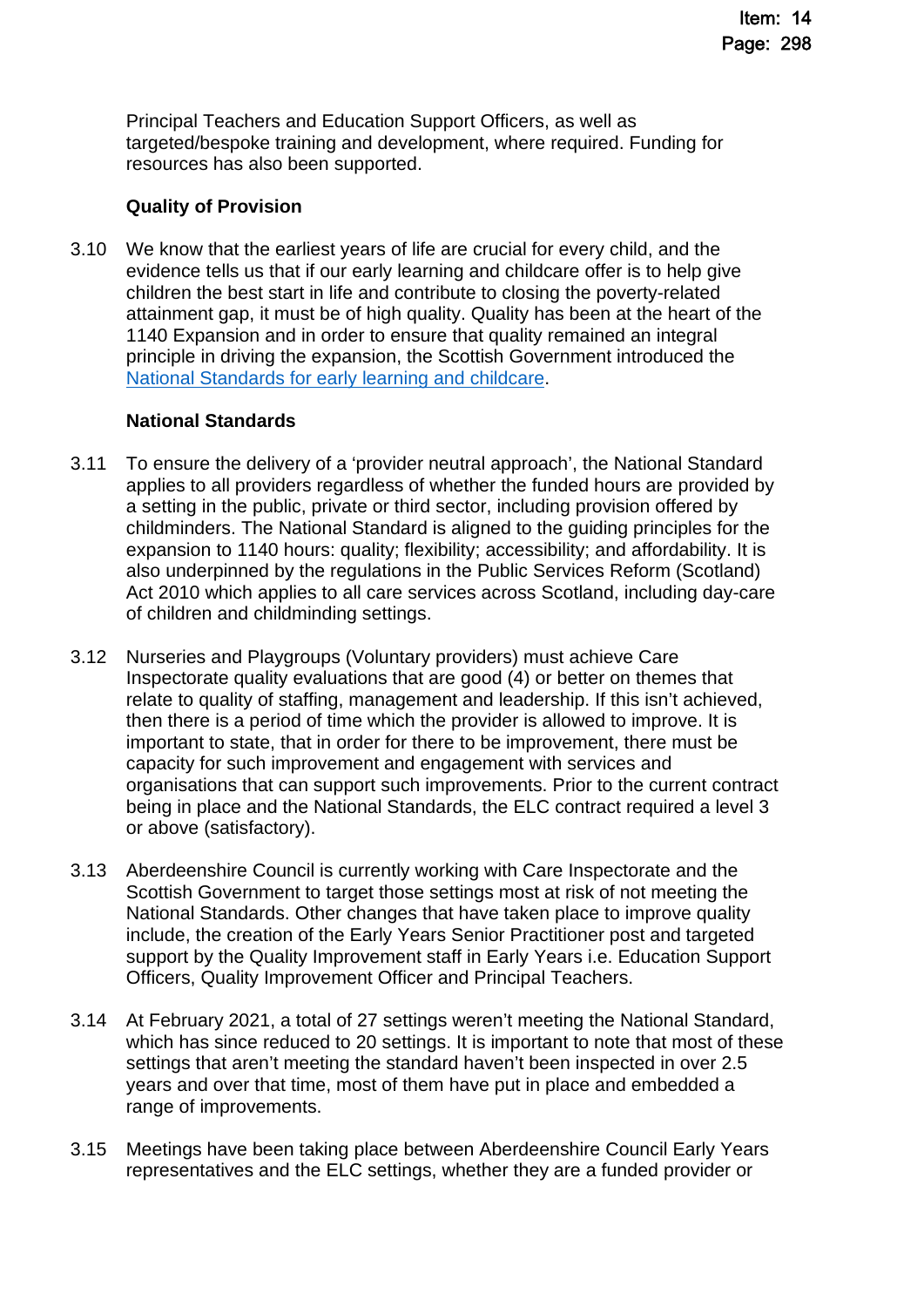local authority setting. These meetings have been to discuss the areas for improvement and the support that is in place and how this can change to better meet the needs of the setting.

# **4 Council Priorities, Implications and Risk**

- 4.1 In developing the revised priorities, the Early Years' Service considered the following documents:
	- The Funding follows the Child,
	- GIRFEC.
	- Children and Young People Act 2014,
	- UNCRC articles 3,18,20,23,26,28.
- 4.2 Early Learning and Childcare is cross cutting and as such should impact positively on all three Council pillars and all six priorities.

| <b>Pillar</b>          | <b>Priority</b>              |
|------------------------|------------------------------|
| Our People             | Education                    |
|                        | Health & Wellbeing           |
| <b>Our Environment</b> | Infrastructure               |
|                        | <b>Resilient Communities</b> |
| Our Economy            | Economy & Enterprise         |
|                        | <b>Estate Modernisation</b>  |

4.3 This report helps deliver against Aberdeenshire Children's Services Plan Priorities – Early Years and Children and Young People's Mental Health and Wellbeing.

This report helps deliver on the Local Outcomes Improvement Plan (LOIP) Priority – Reducing Child Poverty in Aberdeenshire.

4.4 The table below shows whether risks and implications apply if the recommendation is agreed.

| <b>Subject</b>                             | <b>Yes</b> | <b>No</b> | N/A |
|--------------------------------------------|------------|-----------|-----|
| Financial                                  |            |           | X   |
| <b>Staffing</b>                            |            |           | X   |
| <b>Equalities and Fairer Duty Scotland</b> |            |           | X   |
| Children and Young People's Rights and     |            |           | x   |
| Wellbeing                                  |            |           |     |
| <b>Climate Change and Sustainability</b>   |            |           |     |
| <b>Health and Wellbeing</b>                |            |           |     |
| <b>Town Centre First</b>                   |            |           |     |

4.5 There are no staffing implications and the financial implications directly arising from this report.